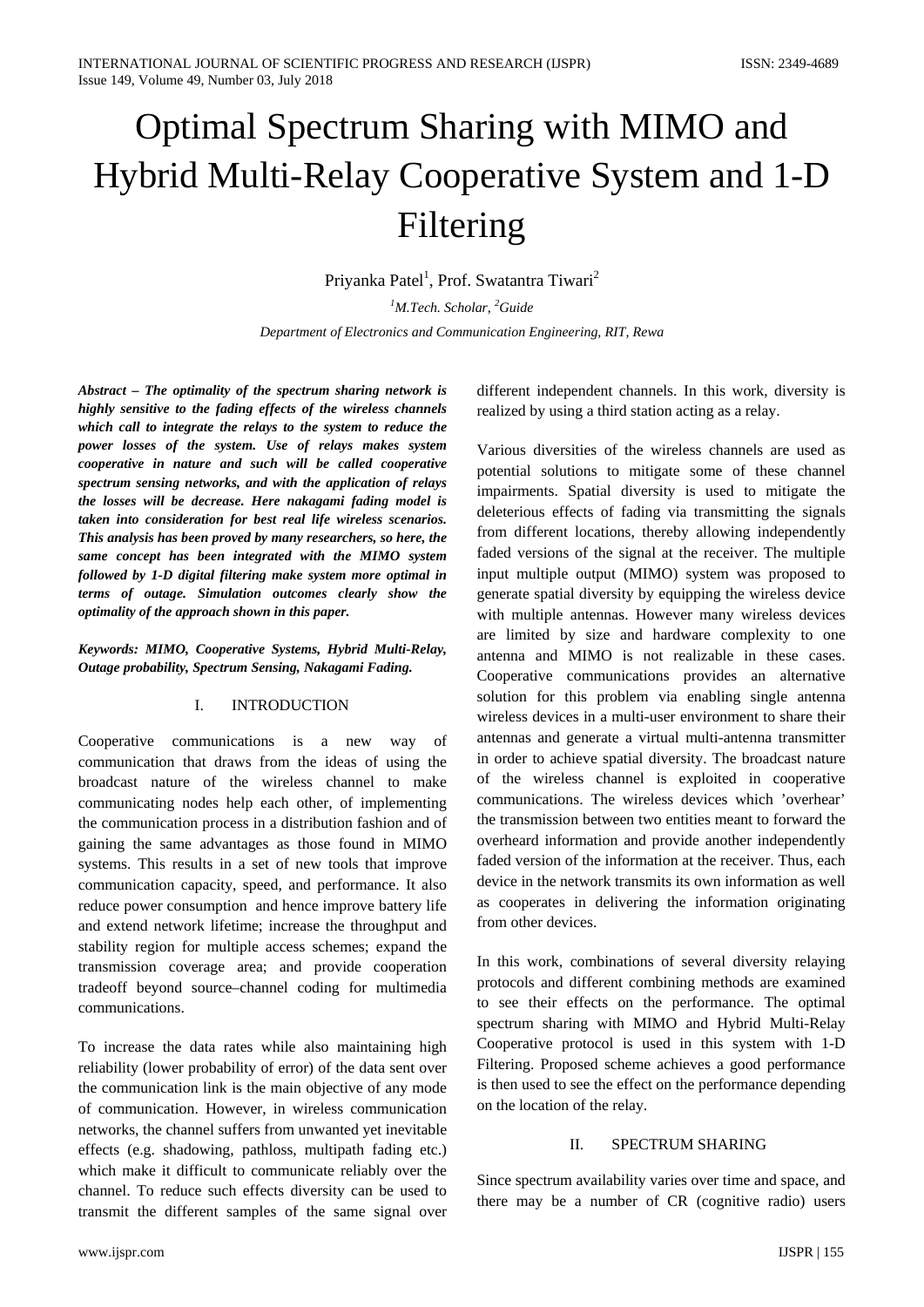#### INTERNATIONAL JOURNAL OF SCIENTIFIC PROGRESS AND RESEARCH (IJSPR) ISSN: 2349-4689 Issue 149, Volume 49, Number 03, July 2018

attempting to access the spectrum at the same time, so their transmissions should be managed to avoid collisions in an overlapping portion of the spectrum. Spectrum sharing provides the ability to maintain the QoS of CR users without creating any interference to the licensed users by coordinating multiple accesses of CR users as well as allocating communication resources adaptively to the ever changing radio environment.

Therefore, spectrum sharing is carried out during the communication session and within the spectrum band, and includes much of the functionality of a medium access control (MAC) protocol. Based on architecture, spectrum allocation behaviour, spectrum access technique and scope, spectrum sharing can be classified into four categories.

#### *1. Classification based on architecture*

On the basis of architecture, spectrum sharing can be categorized into centralized and distributed. In centralized spectrum sharing, the spectrum allocation and access procedures are controlled through a BS. A distributed sensing algorithm can be utilized to forward the spectrum allocation measurements to the BS and then, a spectrum allocation map is generated. Moreover, the BS can lease portions of the spectrum to users in a limited geographical region, such as home, an office building, etc.

#### *2. Classification based on spectrum allocation behaviour*

Based on spectrum allocation behaviour, spectrum sharing can be classified into two categories: cooperative and non-cooperative. In cooperative spectrum sharing, the cooperative solutions are incorporated for interference measurements while taking into account the communication effect of one CR user on the other CR users. One of the most commonly used solutions is to form clusters to share interference information locally. This localized procedure can present an effective balance between a fully centralized and a distributed scheme.

#### *3. Classification based on spectrum access technique*

On the basis of spectrum access methodology, spectrum sharing can be classified as overlay spectrum sharing and underlay spectrum sharing. In the first category, the CR users access the network using spectrum holes that are not being utilized by the licensed users. The objective is to minimize the interference to the licensed users. In the second category, spread spectrum schemes such as code division multiple access (CDMA) and ultra wide band (UWB) are incorporated to achieve low interference levels.

## *4. Classification based on scope*

Based on scope, spectrum sharing can be categorized into two types: intra- network and inter-network. In intranetwork spectrum sharing, the resources are shared inside a CR network among its CR users, whereas, in internetwork spectrum sharing, the resources are shared among multiple coexisting CR networks as shown in Figure 2.1.



Figure 2.1 intra network and inter-network spectrum sharing.

#### III. PROPOSED METHODOLOGY

Firstly in this work Matlab simulation environment has been created initially after that considers a dual hope relay and make Nakagami Fading model for spatial diversity system. Cooperative relay communication has been demonstrated to give better reliability against the multipath fading process. Consider a single source-destination combine imparting by means of a sum of R single antennas in a multihop parallel system appeared in Fig. 3.1. There are possible parallel relay paths are denoted by k with arbitrary number of relays in each path. Let path  $n \in$  $K, K = \{1, 2, \ldots, K\}$ , has a total  $Nk - 1$  relays in series (i.e. total Nk hops in path k). The relays on a certain path transmit over different time slots. However the same time slots can be used by the relays on different parallel relay paths because the paths are far away from each other. Utilizing this MIMO and hybrid multi-relay phenomenon, a cooperative communication scheme is introduced that can guarantee higher quality of service (higher throughput, lower error or outage probability) in wireless networks. The channel target data rate has a nonlinear relationship with error or outage probability. An outage event generally defined as an event when a system fails to maintain reliable communication between the sources and sink. Since the received SNR/SINR characterizes the channel quality, outage probability can be characterized in terms of SNR and SNIR. The outage probability of a framework is consequently characterized as the likelihood that the instantaneous SNR or SINR falls beneath a predefined edge SNR and SINR. An optimal spectrum sharing with MIMO optimize outage metric in relay networks. It shows that the optimal route will achieve full diversity in a centralized network.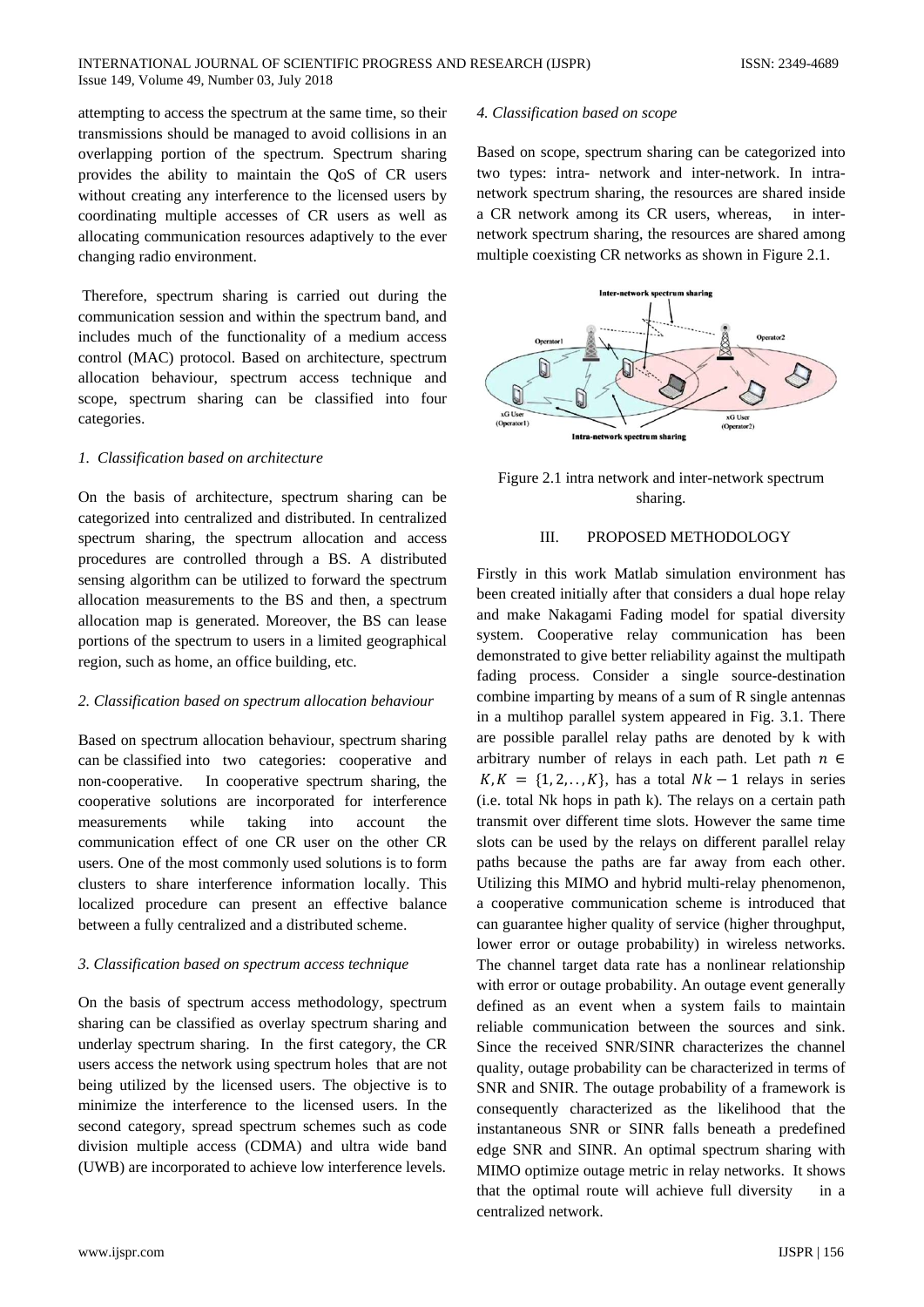

Figure 3.1. Block Diagram of Proposed Methodology.

The performance modeling is of proposed model has done for Nakagami fading channels in Matlab. Nakagami fading model gives the best approximation for multipath land mobile as well as indoor mobile environments. It also encompass other various wireless fading models such as Hoyt or Rician fading channels including the Rayleigh fading channels.

Figure 3.2 shows the flow of proposed algorithm in Matlab. To implement proposed model first simulation environment is created in Matlab. After creating simulation model in Matlab define a Nakagami fading model for wireless channel. Calculate DH channel matrix and power as well as channel and data index. Apply second order digital filtering on signals. Calculate outage probability. Compare and display results.



Figure 3.1. Shows Flow Graph of Proposed Methodology.

# IV. SIMULATION RESULTS

The antenna diversity based multi relay cooperative wireless system with consideration of Nakagami fading has been implemented on MATLAB. The simulation outcomes showed the system performance in terms of outage probability which is figure of merit in wireless cooperative communication system. The performance calculations can be done in using other figure of parameters like BER is the performance measure of the receiver and outage probability is a calculation of the channel, the channel capacity or throughput of information that can be analyzed via the communication channel affected by noise or signal fading letting to have smaller values of SNR. For a channel with the similar outage probability we could have two different BERs for two receivers.



Fig. 4.1 Outage Probability of Cooperative Network with Spatial Diversity and K=2,4,6 Relays and L=2 Antennas

The complete simulation is performed using different system configurations as shown in the results below. Fig. 4.1 shows the outage probability of the spatial diversity cooperative relay system with single relay and multiple antennas (here we have taken two, four and eight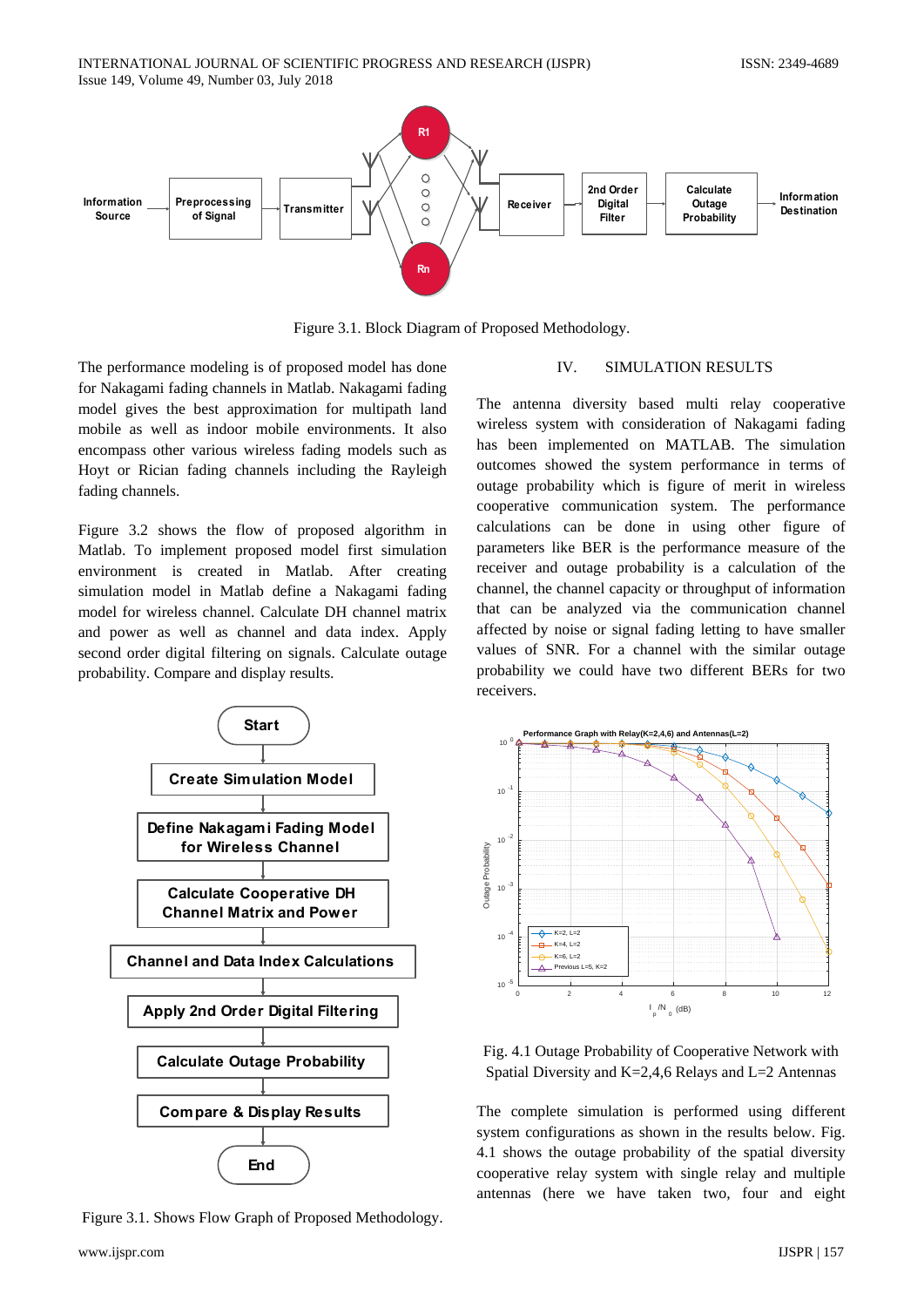antennas). The system is simulated under Nakagami-Fading environment.



Fig. 4.2 Outage Probability of Cooperative Network with Spatial Diversity and K=2,4,6 Relays and L=4 Antennas.

From the comparison shown in the Fig. 4.1 it can be analysed that the outage probability will be decreases with the increase of number of antennas keeping the relays 2, 4 and 6 and 2 antennas for analysis.

Fig. 4.2 shows the outage probability of the spatial diversity cooperative relay system with 4 antennas (here we have taken 2, 4 and 6 relays). The system is simulated under Nakagami-Fading environment.

From the comparison shown in the result shown in Fig. 4.2 we can say that the outage probability will be decreases with the increase of number of relays keeping the antenna constant i.e. 4. The comparison from the previous results it is also clear that the additional relay increases the performance of the system, which significantly reduces the outage probability of the cooperative relay system.



Fig. 4.3 Outage Probability of Cooperative Network with Spatial Diversity and K=2,4,6 Relays and L=6 Antennas.

Fig. 4.3 shows the outage probability of the spatial diversity cooperative relay system with 6 antennas and multiple relays (here we have taken 2, 4 and 6 relays). The system is simulated under Nakagami - Fading environment.

From the comparison shown in the result shown in Fig. 4.3 we can say that the outage probability will be decreases with the increase of number of relays keeping the number of antennas 6.

From the comparison shown in the result shown in Fig. 4.1 and Fig. 4.2 and Fig. 4.3, it can be defined that the outage probability are decreasing with the increase of number of antennas keeping as well as relays. The comparison from the previous results it is also clear that the additional relay increases the performance of the system, which significantly reduces the outage probability of the cooperative relay system.

### V. CONCLUSION AND FUTURE SCOPES

The proposed cooperative wireless communication system with the spatial diversity has been simulated with different number of hybrid relays system and the results have shown. Cooperative communication increases the reliability of signal transmission and extends the coverage of networks while reducing interference. The main idea of cooperative communication is to utilize the broadcast nature of the wireless medium and send replicas of information messages using different channels. When large numbers of relaying nodes use multihop paths to reach the destination, the data rate reduced in the network by a factor of N , where N is the number of hops. The rate does not improve even if a number of parallel paths are created as compared to MIMO systems, where the data rate increases with the number of antenna systems in the transmitter and receiver. From the simulated outcomes it can be concluded that the proposed multi relay multi antenna (MRMA) approach which has multiple antennas (L) and multiple relays (K), significantly optimize the performance of cooperative spectrum sharing system. The outcomes measured in terms of outage probability which should be as low as possible to make system more robust and efficient.

The location of the relay is important for system performance. The performance accomplished when the relay is at equal distance with sender and the receiver or marginally closer to the source is better when contrasted with when the relay is close to the destination. In general the relay should not be too far from the line between the two stations. As a scope of future work to design a robust system for better outage probability and noise resistance property compared to proposed work.